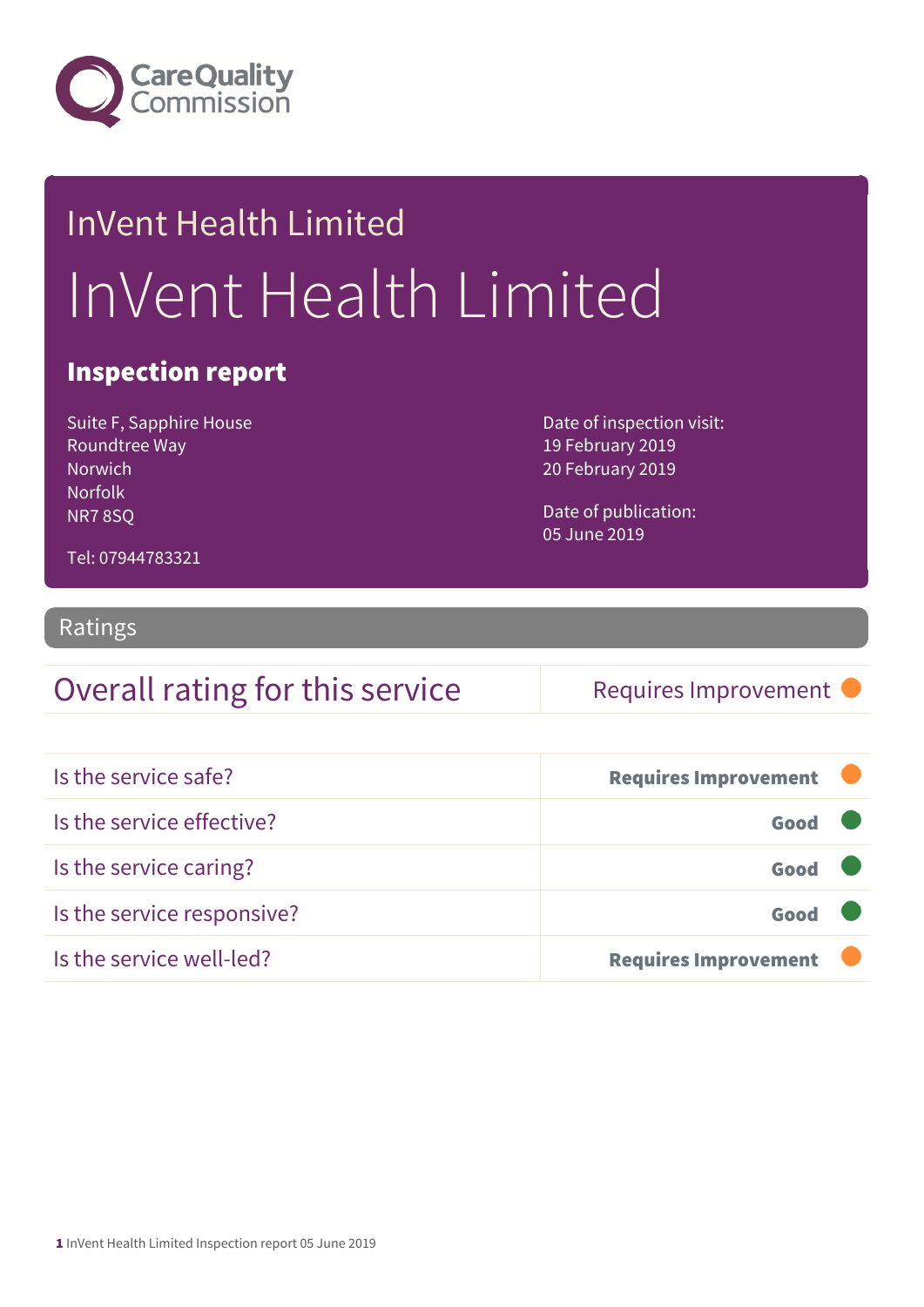### Summary of findings

#### Overall summary

• About the service: InVent Healthcare Ltd is a domiciliary care agency supporting adults and children with very complex and life limiting conditions. At the time of the inspection the service was supporting 47 people across the East and South of England.

People's experience of using this service:

•The registered manager was based in a Norfolk office. The service was managed from three locations across the South and East of England. Governance systems had not been developed to allow the registered manager to have oversight of the whole service provided.

•Quality audits and monitoring records were not used effectively to drive improvement and identify where change was required. A system of effective quality assurance was yet to be developed.

•Medicine management was not as robust as required, specifically around the management of controlled drugs. Audits identified some issues but not all and they did not serve to drive improvement in this area. •People's care records and monitoring information were not contemporaneous records of the service provided. Some care plans were missing from people's files and reviews that resulted in changes to support provided, whilst implemented were not routinely recorded on people's care plans and assessments. When we looked at files in people's homes we found additional information was available. We have made two recommendations about this.

•Team meetings did not happen as frequently as the service's policy required. The provider had identified this but appropriate action had not been taken. We have made a recommendation about this.

•Staff told us key information was shared at team meetings for the team supporting specific individuals and we saw daily records contained comprehensive information on how to support people. Staff told us the daily records kept them updated of any changes to people's needs and staff were available on the phone for support if required.

• People were supported to have maximum choice and control of their lives and staff supported them in the least restrictive way possible; the policies and systems in the service supported this practice. Consent was acquired as appropriate.

•Family and people, we spoke with being supported by the service told us it was excellent and they had confidence in the staff to keep them or their family member safe.

•The service included the relevant people and professionals in reviews of people's care. The service worked well with other specialist services ensuring the care delivered was safe and effective in meeting people's needs.

•Safeguarding procedures were available at the service and had been developed and agreed for each person.

•Staff were safely recruited and received specialist training for the people they supported.

•Support people received was clinically complex and life sustaining treatment was provided routinely to the people supported.

Rating at last inspection: Good (report published 6 March 2016).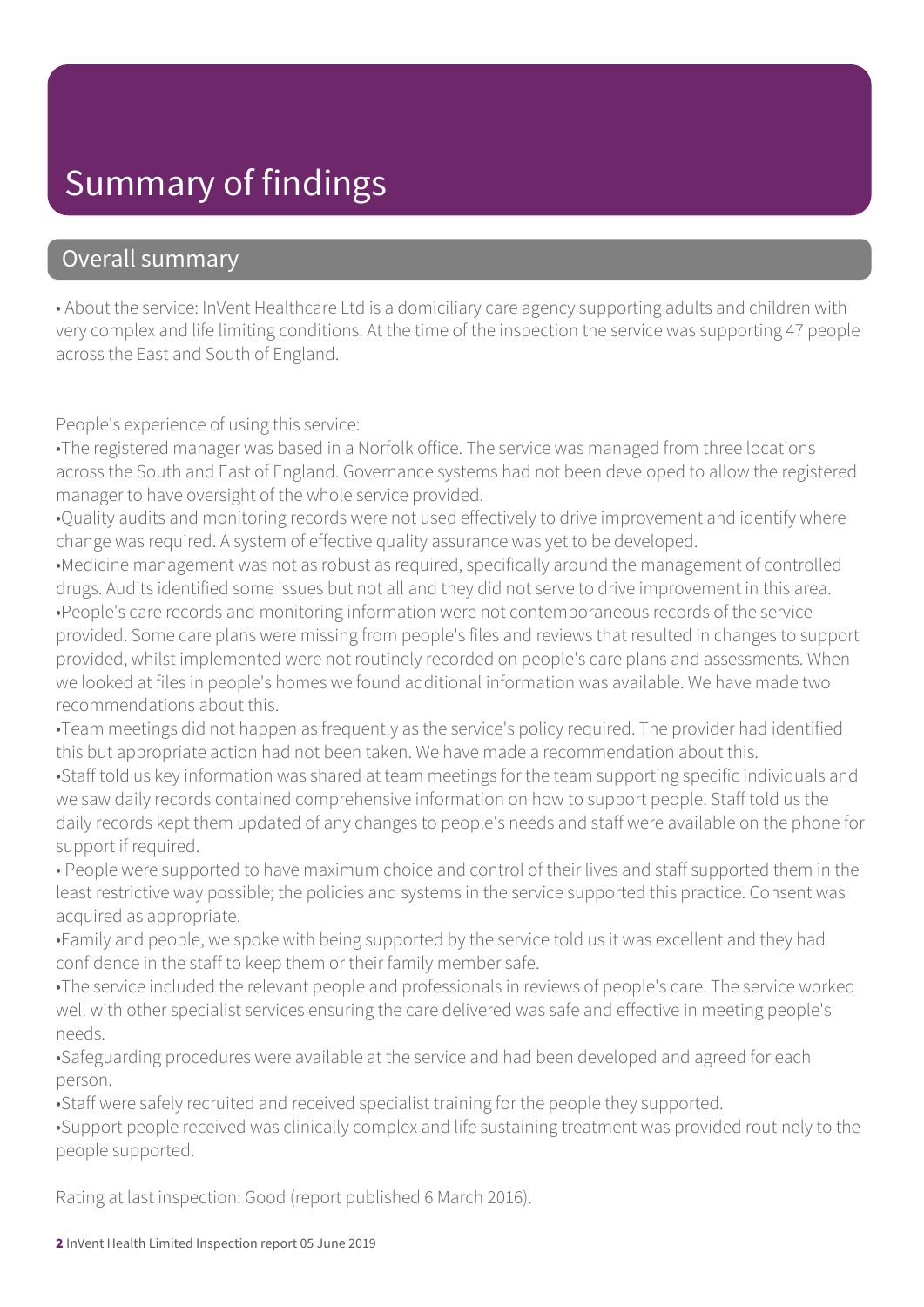Why we inspected: This inspection was completed as part of our planned programme of comprehensive inspections.

Enforcement: Full information about CQC's regulatory response to the more serious concerns found during inspections is added to reports after any representations and appeals have been concluded.

Follow up: Any action we agree is required will be monitored to ensure it is taken.

For more details, please see the full report which is on the CQC website at www.cqc.org.uk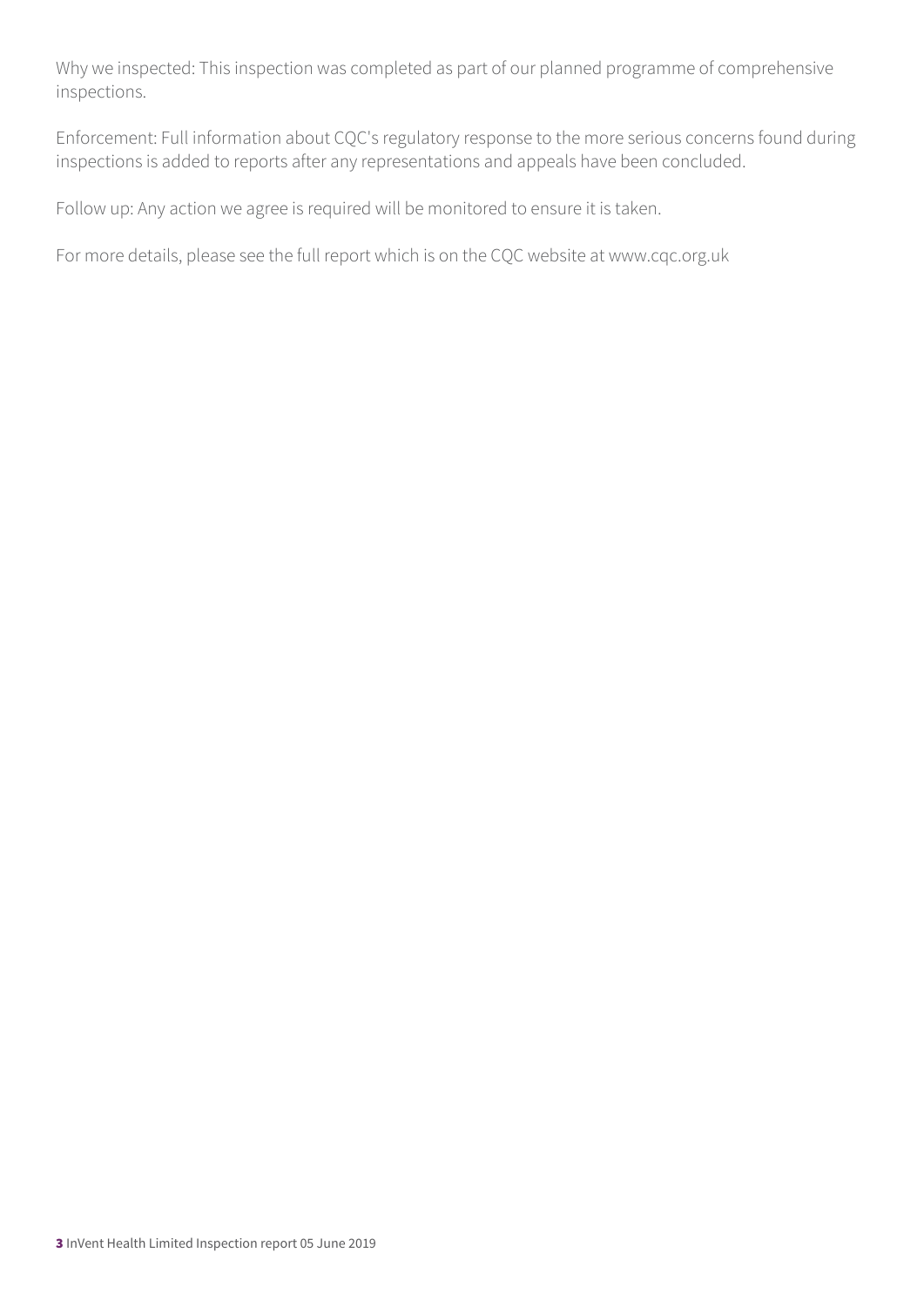#### The five questions we ask about services and what we found

We always ask the following five questions of services.

| Is the service safe?                          | <b>Requires Improvement</b> |
|-----------------------------------------------|-----------------------------|
| The service was not always safe               |                             |
| Details are in our Safe findings below.       |                             |
| Is the service effective?                     | Good                        |
| The service was effective                     |                             |
| Details are in our Effective findings below.  |                             |
| Is the service caring?                        | Good                        |
| The service was caring                        |                             |
| Details are in our Caring findings below.     |                             |
| Is the service responsive?                    | Good                        |
| The service was responsive                    |                             |
| Details are in our Responsive findings below. |                             |
| Is the service well-led?                      | <b>Requires Improvement</b> |
| The service was not always well-led           |                             |
| Details are in our Well-Led findings below.   |                             |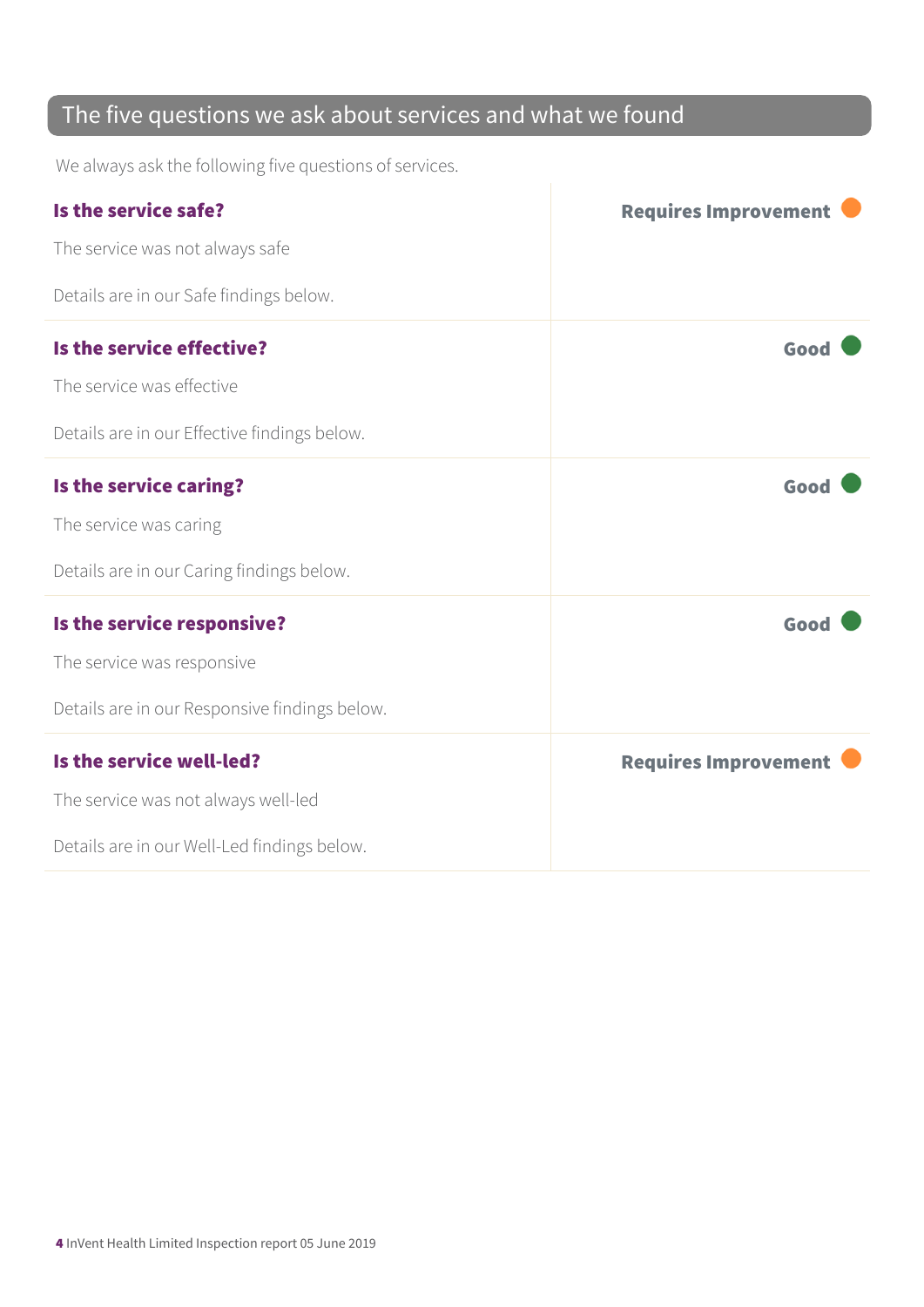

# InVent Health Limited Detailed findings

### Background to this inspection

The inspection: We carried out this inspection under Section 60 of the Health and Social Care Act 2008 (the Act) as part of our regulatory functions. This inspection was planned to check whether the provider was meeting the legal requirements and regulations associated with the Act, to look at the overall quality of the service, and to provide a rating for the service under the Care Act 2014.

Inspection team: The inspection team consisted of one adult social care inspector, one inspection manager and an expert by experience. The expert by experience had experience of supporting someone with complex needs.

Service and service type: This service is a domiciliary care agency. It provides personal care to people living in their own houses and flats in the community. It provides a service to older adults, younger disabled adults and children.

The service had a manager registered with the Care Quality Commission. This means that they and the provider are legally responsible for how the service is run and for the quality and safety of the care provided.

Notice of inspection: We gave the service 48 hours notice of the inspection visit because it is small and the registered manager could have been out of the office supporting staff or providing care. We needed to be sure someone would be in to support the inspection.

Inspection site visit activity started on 19 February and ended on 20 February 2019. We visited the office location on 19 February to see the manager and office staff; and to review care records and policies and procedures. We visited two people and their families in their homes on the 20 February and later that day returned to the office to give feedback on the inspection.

What we did: Prior to the inspection we reviewed the available information we held about the service. We used information the provider sent us in the Provider Information Return. This is information we require providers to send us at least once annually to give some key information about the service, what the service does well and improvements they plan to make. We reviewed the Provider Information return (PIR) and used this along with information gathered from professionals to develop the plan for the inspection.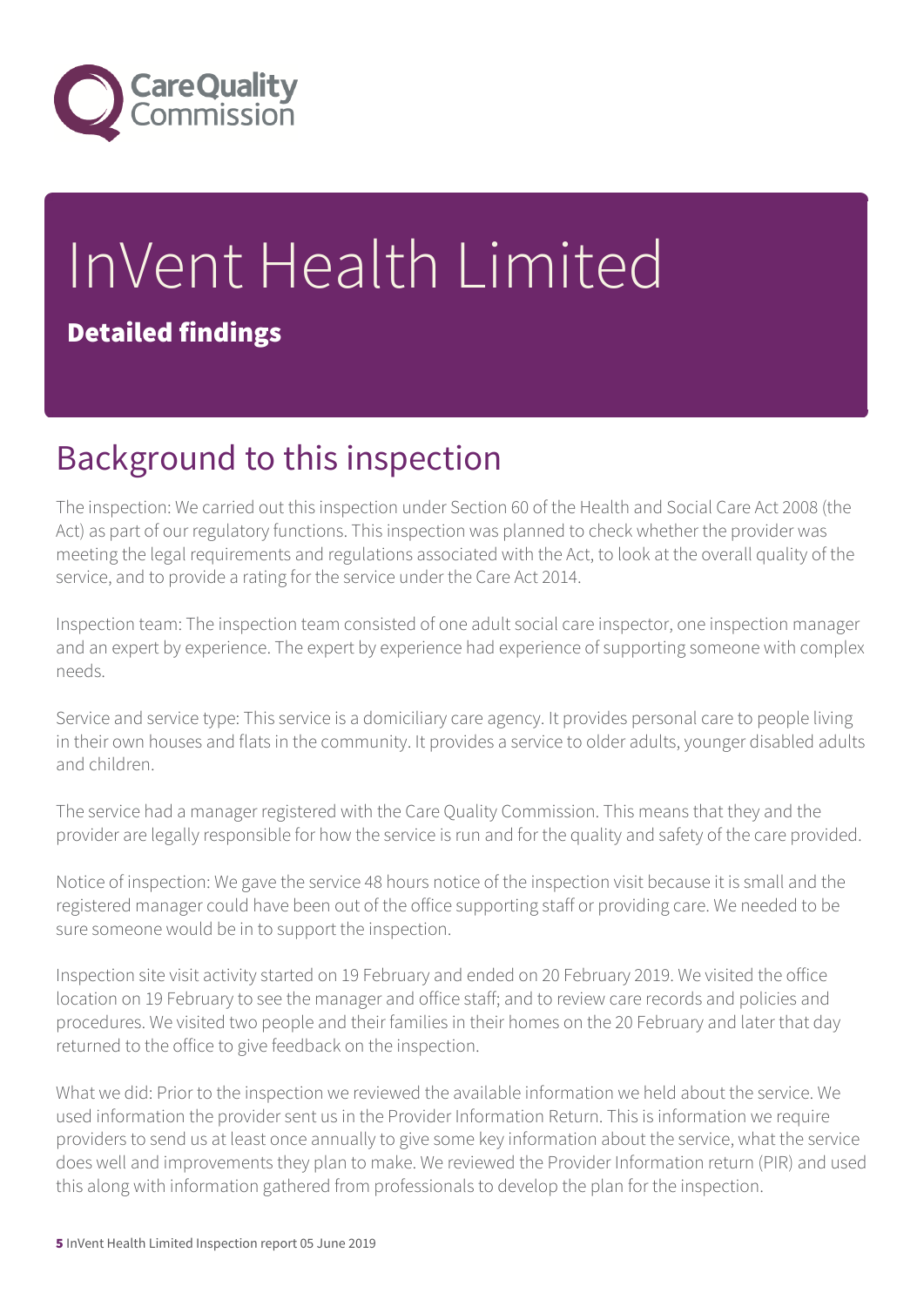During the inspection we looked at available documents to support the management of the service. We spoke with staff during the inspection and had email contact with staff shortly after. We emailed staff with questions about the service and how they were supported to help us gather as many staff views as possible We:

•Reviewed four care plans in the office and looked at two care plans in people's homes.

•Spoke and had contact with 20 staff including, the registered manager, regional lead nurses, clinical coordinators, nurses and support workers.

•Spoke with 12 families of people being supported by the service and two people being supported directly. •Reviewed accident and incident records, medicine records and other records to support the delivery of the service.

•Looked at available audits and quality assurance information ascertaining the service delivered was that which was required by people being supported.

After the inspection we requested some additional information on the structure of the service which was received when expected.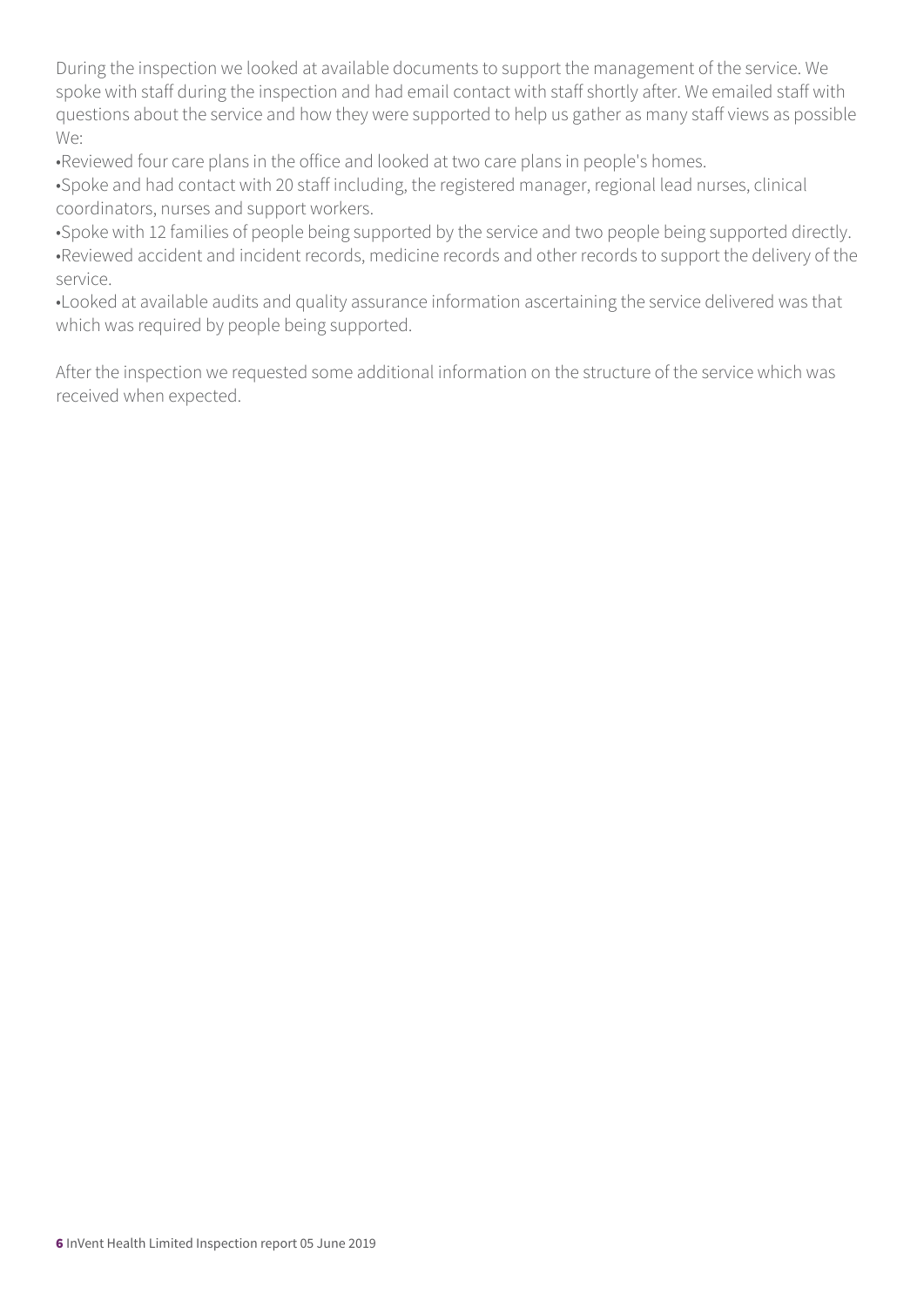### Is the service safe?

# Our findings

• Safe – this means we looked for evidence that people were protected from abuse and avoidable harm

Requires improvement: Some aspects of the service were not always safe and there was limited assurance about safety. There was an increased risk that people could be harmed.

#### Using medicines safely

•Records used to monitor the effectiveness of medicine administration were limited, this included records for the administration, storage, disposal and monitoring of the safe management of medicines.

• There had been medicine errors in the months preceding the inspection. We saw specific staff had received additional training but medicine errors continued to rise.

•We saw from one person's daily record that controlled drugs had been removed from the medicines stock as they were out of date. This information was only recorded in daily records. When asked, we were told these had been disposed of in the domestic waste. When we looked at the records for the person's medicines the controlled drug was not listed.

• There were no specific records for the safe management of controlled drugs on the two occasions we noted they were in use.

When medicine errors occur, there is an expectation that action will be taken to both investigate and mitigate the specific error reoccurring but also that medicines in general are managed safely and errors reduce. When controlled drugs are used by people supported by the service then specific controlled drug guidance should be followed and this was not the case. When medicines are not appropriately audited, managed, stored or recorded there is a risk of medicine mismanagement. This is a breach of Regulation 12 of the Health and Social Care Act (Regulated Activities) Regulations 2014

#### Assessing risk, safety monitoring and management

•Risk assessments were completed for each person receiving support. Not all risk assessments included the most up to date information. This was specifically relevant after an incident or accident.

•Accidents and incident records were completed at the different office location levels and the information was not routinely used to update risk assessments. However, we did see action was taken when required but this was routinely recorded in the detail of the daily records and could be missed.

We recommend procedures are put in place to ensure risk assessments are always an accurate picture of the risks presented.

#### Learning lessons when things go wrong

•When concerns were raised by families and people being supported, the service was proactive at implementing almost immediate change to meet the needs of the person supported.

•Where concerns had been identified by the service in relation to the frequency of team meetings,

supervision and changes required to records, action plans had been developed to address concerns. We found changes had not been implemented promptly.

We recommend the registered manager develops a good practice model for oversight of improvements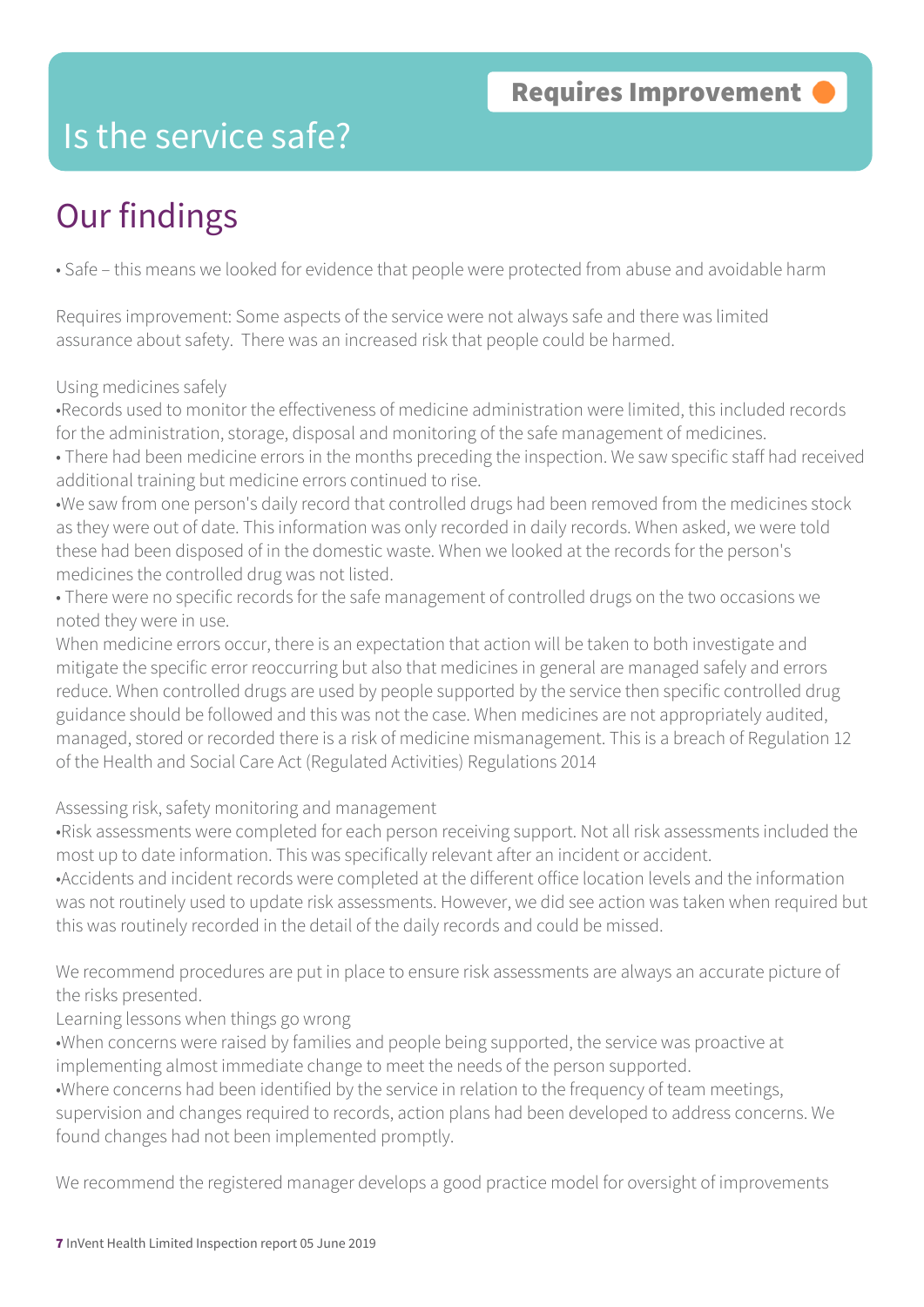required.

Staffing and recruitment

•Staff were safely recruited and the required checks of staff suitability were made. This included checks with the Disclosure and Barring Service (DBS) and the receipt of references.

•Staff recruitment had been problematic and a continuous recruitment drive was in place. Hours were covered by agency staff as required to support people.

• One person said, "They have never missed a session that we haven't been aware of although we have been told when they cannot cover a session so notice has been given and if they are late for any reason which is very rare we always get a call to let us know."

•The service worked with commissioners to ensure sessions were covered as required.

Systems and processes to safeguard people from the risk of abuse

•Staff had a good understanding of safeguarding and protecting people from abuse. Each person supported had their own dedicated safeguarding plan for use when required. This included assurances there was always a place of safety where the person's needs could be met in the event of an emergency. This was agreed and signed off by the family of the person supported.

•Staff received appropriate training in safeguarding and knew where to take information of concern to ensure people were protected.

•One person told us, "The staff are very capable and I have no fears when they are looking after [family member]."

Preventing and controlling infection

•Each person's file held information on the prevention of infection As most people required support from complex equipment there were clear guidelines as to how to keep items clinically clean.

Staff used appropriate personal protective equipment including gloves and aprons. Staff confirmed there was always ample stock of equipment.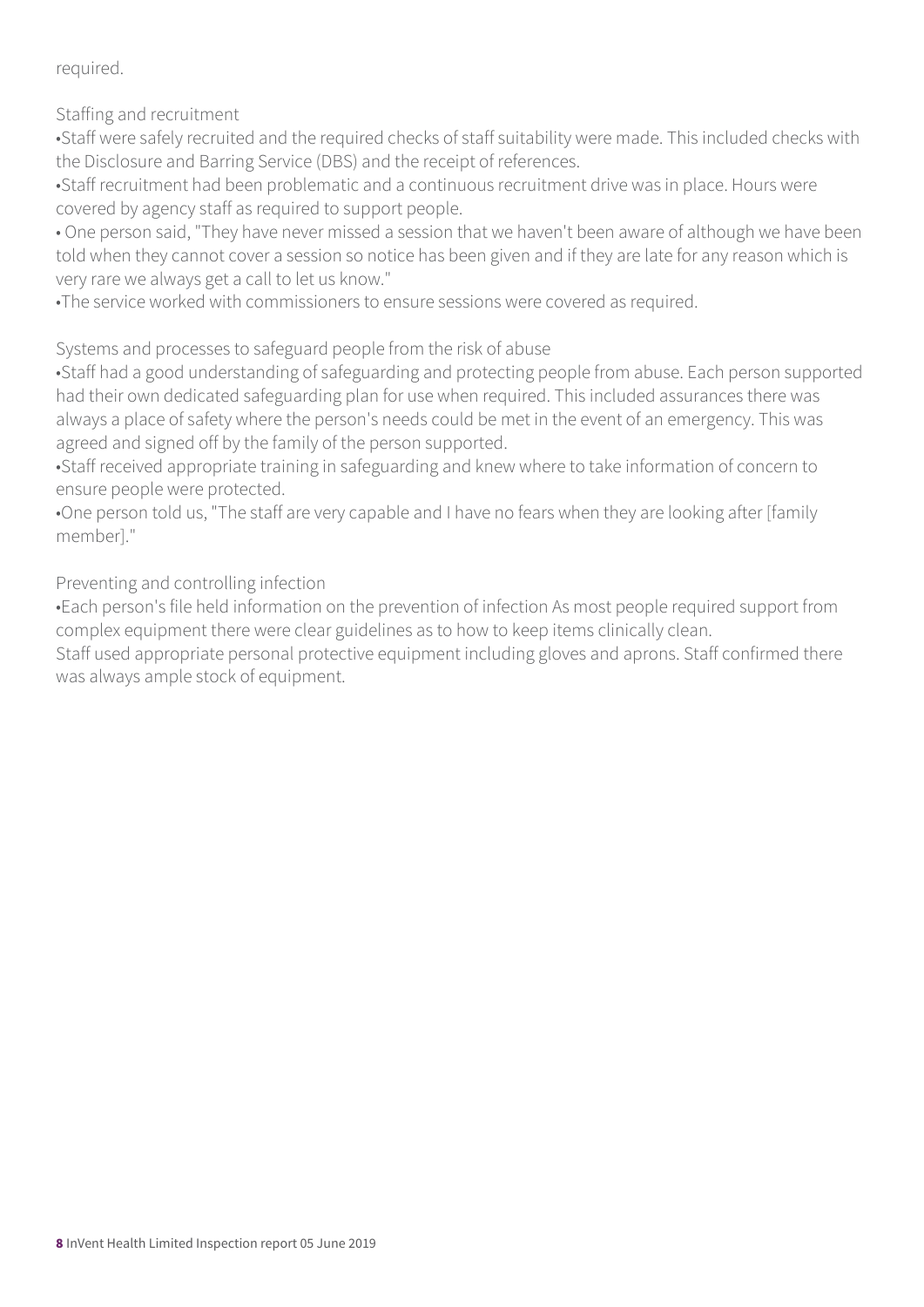### Is the service effective?

## Our findings

Effective – this means we looked for evidence that people's care, treatment and support achieved good outcomes and promoted a good quality of life, based on best available evidence

Good: People's outcomes were consistently good, and people's feedback confirmed this.

Assessing people's needs and choices; delivering care in line with standards, guidance and the law •The service completed comprehensive, holistic pre-assessments of people's needs prior to delivery of the service.

•The provider worked with relevant referring agencies to ensure the service could be delivered to a high standard and was that required to give people a good quality of life.

•Procedures had been set up to ensure there was a place of safety in the event of an emergency. This was specifically important due to the complex nature of people's needs. Comprehensive protocols had been developed with local hospitals if required.

Staff support: induction, training, skills and experience

•Staff received specific training to support specific people. Staff were recruited to support specific people for which they received all the required training and support.

•Training was provided by key healthcare professionals when required. Specialist equipment was used to sustain life in many cases and staff received the emotional and practical support to deliver care and support to people.

•One nurse told us, " I get great satisfaction from the feedback I get from carers, They say they are inspired to learn more and have a greater understanding of how to support people."

Supporting people to eat and drink enough to maintain a balanced diet

•We did not see a package of care where people received nutrition or hydration orally. Enteral feeding regimes were developed for people supported.

•We saw detailed feed regimes which were person centred to ensure people received adequate nutrition and hydration. Accurate records were kept of feed schedules and notes were made to ensure effective changes were made if there were any difficulties.

Staff working with other agencies to provide consistent, effective, timely care; Supporting people to live healthier lives, access healthcare services and support

•The service worked in partnership with specifically trained clinical staff such as tracheostomy nurses. One told us, "In the main they are one of our better local care providers and offer extensive training to their carers and trained staff. The service is amenable to changes when requested by external professionals." •The service accessed hospital and hospice services for specific dedicated training and support for staff.

Ensuring consent to care and treatment in line with law and guidance

•The Mental Capacity Act 2005 (MCA) provides a legal framework for making decisions on behalf of people who may lack the mental capacity to do so for themselves. The Act requires that, as far as possible, people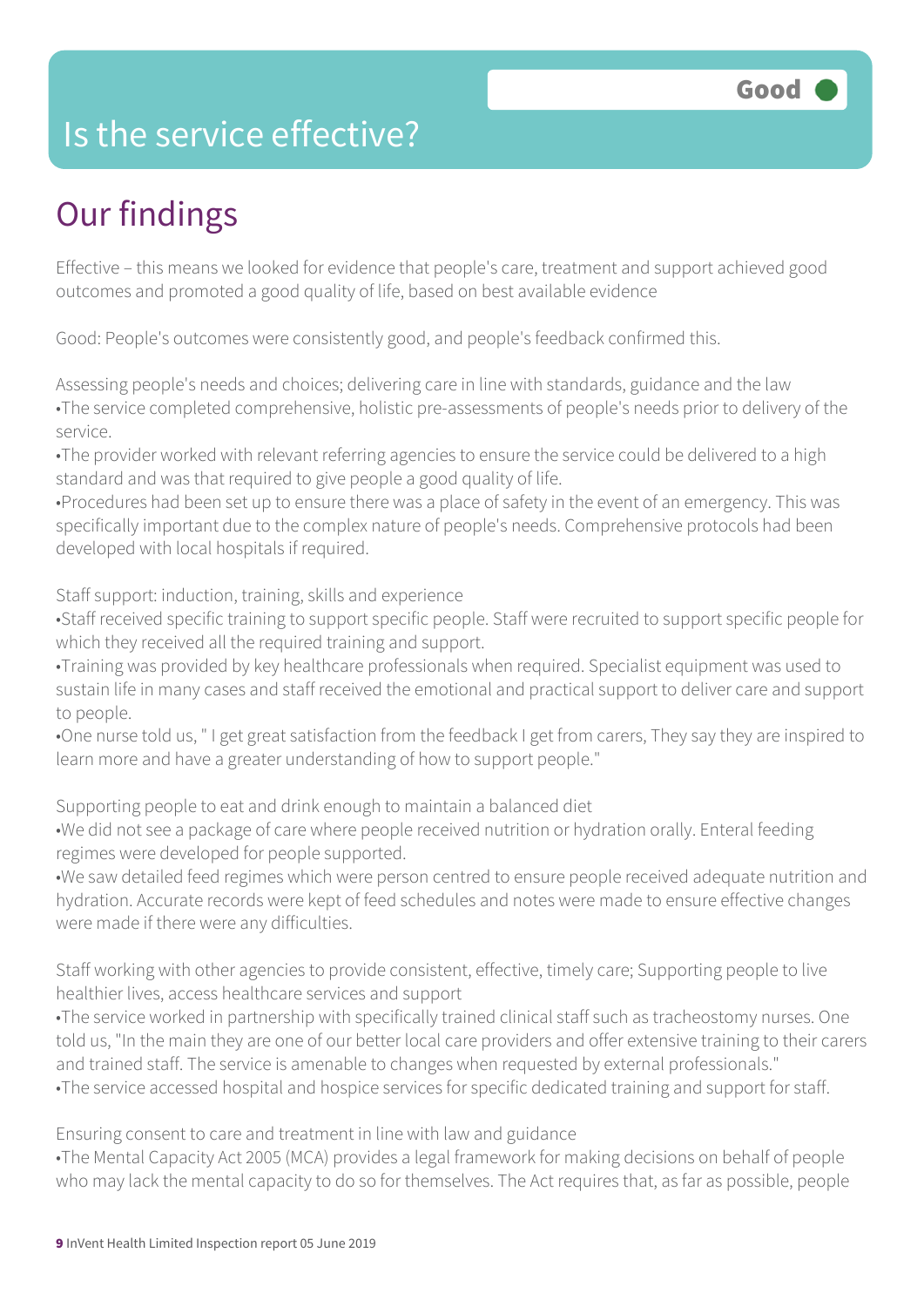make their own decisions and are helped to do so when needed. When they lack mental capacity to take decisions, any made on their behalf must be in their best interests and as least restrictive as possible. •Many people supported by the service were younger children and still in the care of their parents. Documentation was signed off in agreement to the care and support to be provided. Regular contact was made with relevant family members to ensure consent to care delivery.

•Staff on duty consistently liaised with family members when they were at home. One family member told us, "I would rather have the carer who knows [family member] than a brain surgeon. I have the utmost confidence they will keep them safe."

•Another parent told us, "We are obviously [family member's] voice and have their best interests at heart so we have the most important role in their care, inVent acknowledges this and we feel fully involved. They value our feedback and recommendations."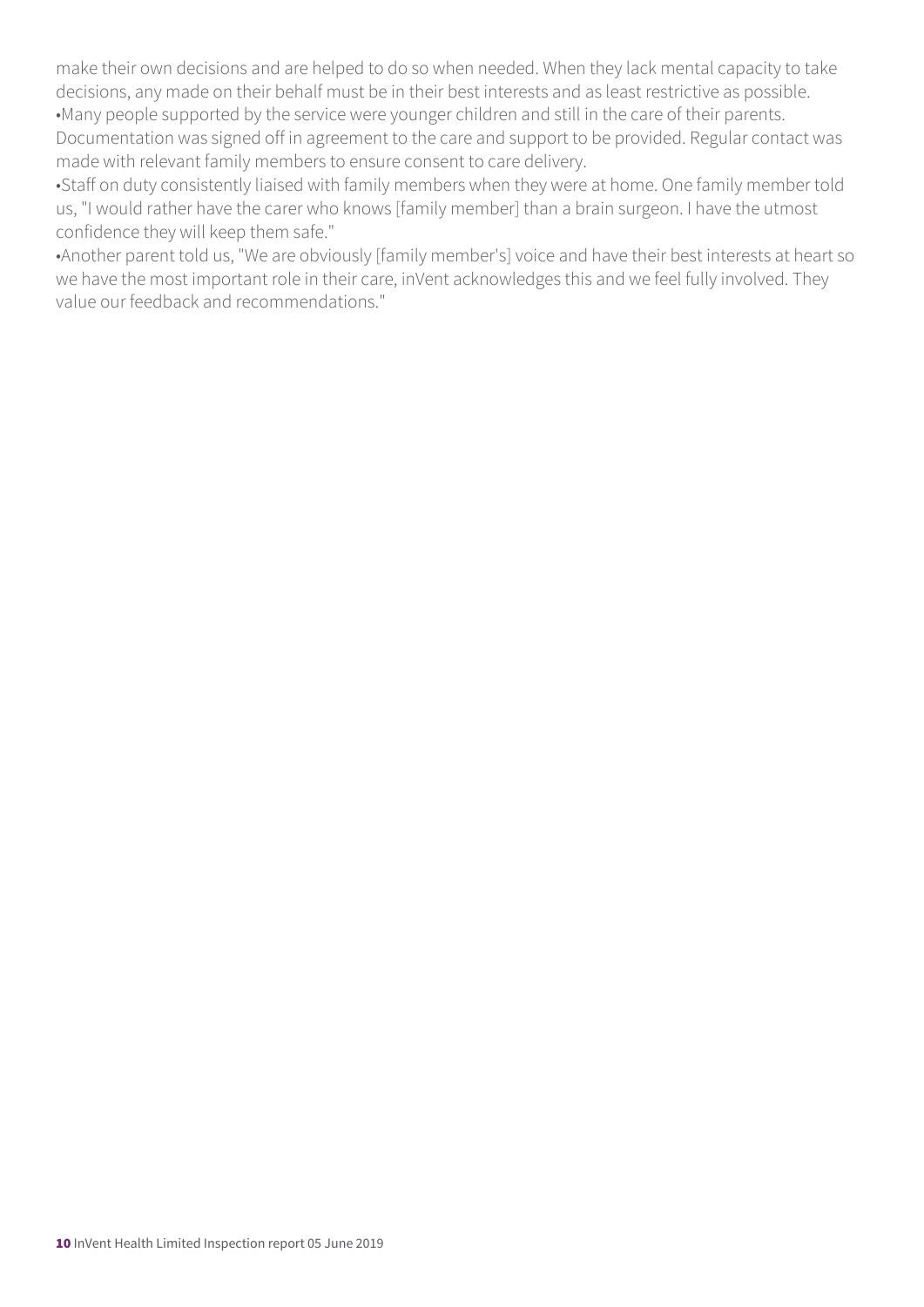### Is the service caring?

## Our findings

Caring – this means we looked for evidence that the service involved people and treated them with compassion, kindness, dignity and respect

Good: People were supported and treated with dignity and respect; and involved as partners in their care.

Ensuring people are well treated and supported; equality and diversity

•We visited the home of a younger person, we were very impressed with how the staff member ensured the person was involved with every aspect of their daily routine and care.

•Whilst administering medication the staff member talked through what they were doing and put each bottle in the younger person's hands for them to distinguish between the bottle shapes and where possible associate the bottle shape with the name of the medicine.

•When people have complex communication needs, different methodologies are used to help enable people to understand situations and expectations. For example, when it is time for bed a certain type of music could be played which over time could become associated with sleep and bed time. When staff use objects of reference, methodology in each daily activity it shows us they have a clear understanding of the needs of the person and they were taking every step to allow the person supported to understand what was happening around them.

Supporting people to express their views and be involved in making decisions about their care •Choices were given to individuals whilst they were being supported. This included what to wear and what book to be read.

•We saw staff gave people choices for required interventions to help keep them safe including the use of equipment to stabilise limbs. Staff responded to cues of discomfort or were led to how long interventions should last based on available cues from people. We saw some interventions were delayed to a time when the person was more comfortable and receptive to the support required.

Respecting and promoting people's privacy, dignity and independence

•We visited one person when it was time for them to be supported with personal care. We were specifically asked if we needed to be in the room when this occurred. When we responded no, we were correctly asked to leave whilst this private support was provided.

•People we spoke with could not speak highly enough of the support they received to help look after their loved one. One told us, "The staff we have are far more than carers, they treat [family member] like the person they are not just a patient."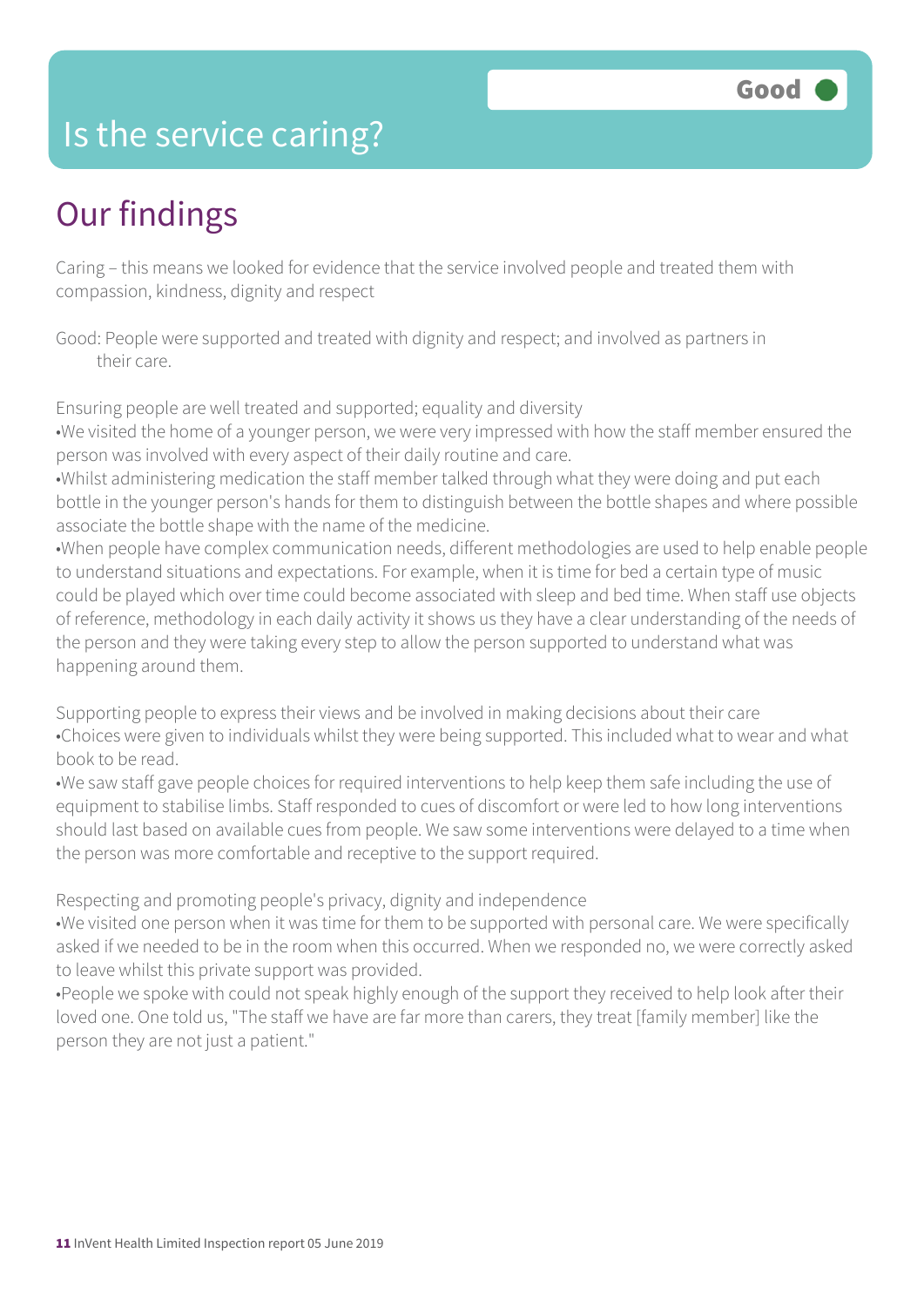### Is the service responsive?

# Our findings

Responsive – this means we looked for evidence that the service met people's needs

Good: People's needs were met through good organisation and delivery.

Planning personalised care to meet people's needs, preferences, interests and give them choice and control •Care plans held specific information to ensure people were safe. Daily records held comprehensive information on the support provided during each staff member's time at the home. This provided each staff member with key information on the person's mood and presentation at the start of each shift. •All assessments and some care plans started as mostly generic documents. Information was added to make them specific documents to the individual supported. Further information was sometimes required to ensure the records included the specific details and individual needs of the person supported. •We found the records in people's homes were not a replica of the office records. There was additional information in the home to ensure people were safe. However, there was also information missing from the home records which was required. This included a care plan for the use of splints to support one person's limbs. There was limited information in the record in the office and there was less in the home. It was acknowledged that the staff member providing support knew the person very well and had been both trained and assessed as competent in applying the splints.

We recommend the provider ensures contemporaneous records of support required and provided is available in each person's care record.

Improving care quality in response to complaints or concerns

•The service had a dedicated system and procedure for dealing with concerns and complaints. Issues raised with staff in people's homes would be fed up to local management and discussed in team meetings. Senior staff would then liaise with the family and aim to address concerns as soon as possible. Any changes would be shared with all staff supporting the specific person.

•More formal complaints were dealt with by staff office and recorded in line with the services procedure. We saw complaints were recorded against each region and whilst dealt with locally records were kept electronically and could be viewed across the provider group.

Complaints were dealt with to the satisfaction of the complainant.

#### End of life care and support

•Due to the complex needs of the people the service supported, end of life care was not specifically separated from the care plans detailing the support required to people with life limiting conditions. •We saw preferred priorities of care had been developed with people including where people wanted to spend their last days of life and who they wanted involved in that care.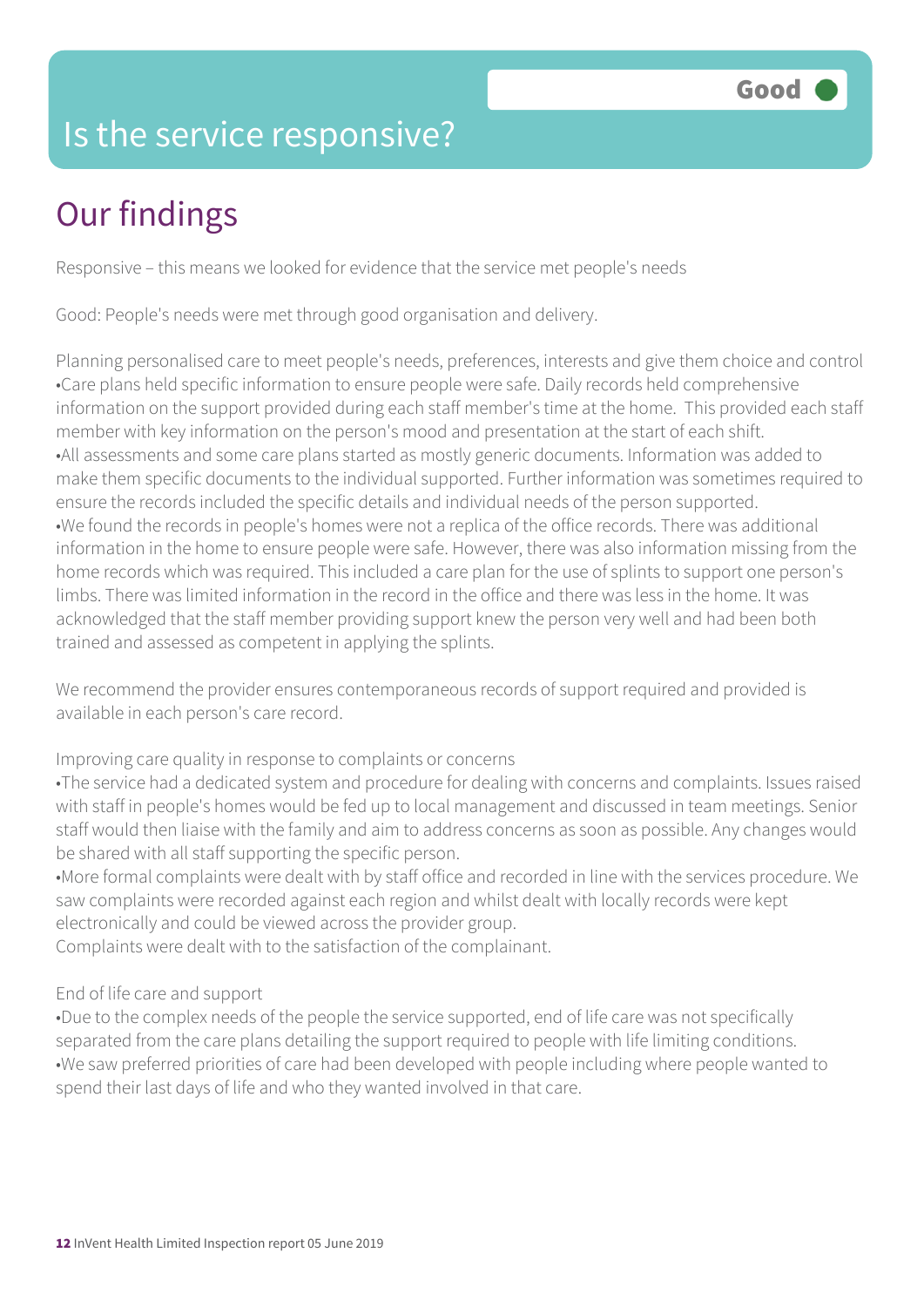#### Is the service well-led?

## Our findings

Well-Led – this means we looked for evidence that service leadership, management and governance assured high-quality, person-centred care; supported learning and innovation; and promoted an open, fair culture

Requires Improvement: Service management and leadership was inconsistent. Leaders and the culture they created did not always support the delivery of high-quality, person-centred care. Some regulations may or may not have been met.

Managers and staff being clear about their roles, and understanding quality performance, risks and regulatory requirements

•The service structure included three offices from which support was provided to staff and people using the service in the office locality. However, in its current guise the structure did not allow for the one registered manager in post to be accountable and responsible for service delivery across the three offices. Systems were not yet developed to allow for appropriate governance and oversight of a service over such a large geographical area.

•Each of the three offices was used to recruit from, to support staff, to hold meetings and store records. Each office has a lead nurse acting as the business manager who completed the rotas for the area, had oversight of any concerns and met with the associated Local Authority safeguarding and commissioning teams as required.

We will be making enquiries to ensure the current structure is registered correctly with the Care Quality Commission.

#### Continuous learning and improving care

•We saw some monitoring documentation held at the registered location. The information seen was not consistent with effective governance and did not allow for the required oversight of service delivery. Quality assurance and audit systems were not suitably developed to identify concerns, take action where needed and monitor the effectiveness of those actions across the whole service.

•We saw inconsistent monitoring of individual records for the people being supported. There was an absence of quality measures against which the provider could assure themselves, the service delivered was meeting the requirements of the Health and Social Care Act Regulations.

•Where concerns had been identified there was not a consistent approach to address them. For example, we noted medication errors were increasing. We also noted records in governance reports for falls and medicine errors were not accurate.

When systems for quality assurance are not developed there is a risk the quality of the service delivered will not continuously improve. This could be because concerns may not be identified, action may not be taken or may not lead to improvement. This is a breach of Regulation 17 of the Health and Social Care Act (Regulated Activities) Regulations 2014.

Planning and promoting person-centred, high-quality care and support; and how the provider understands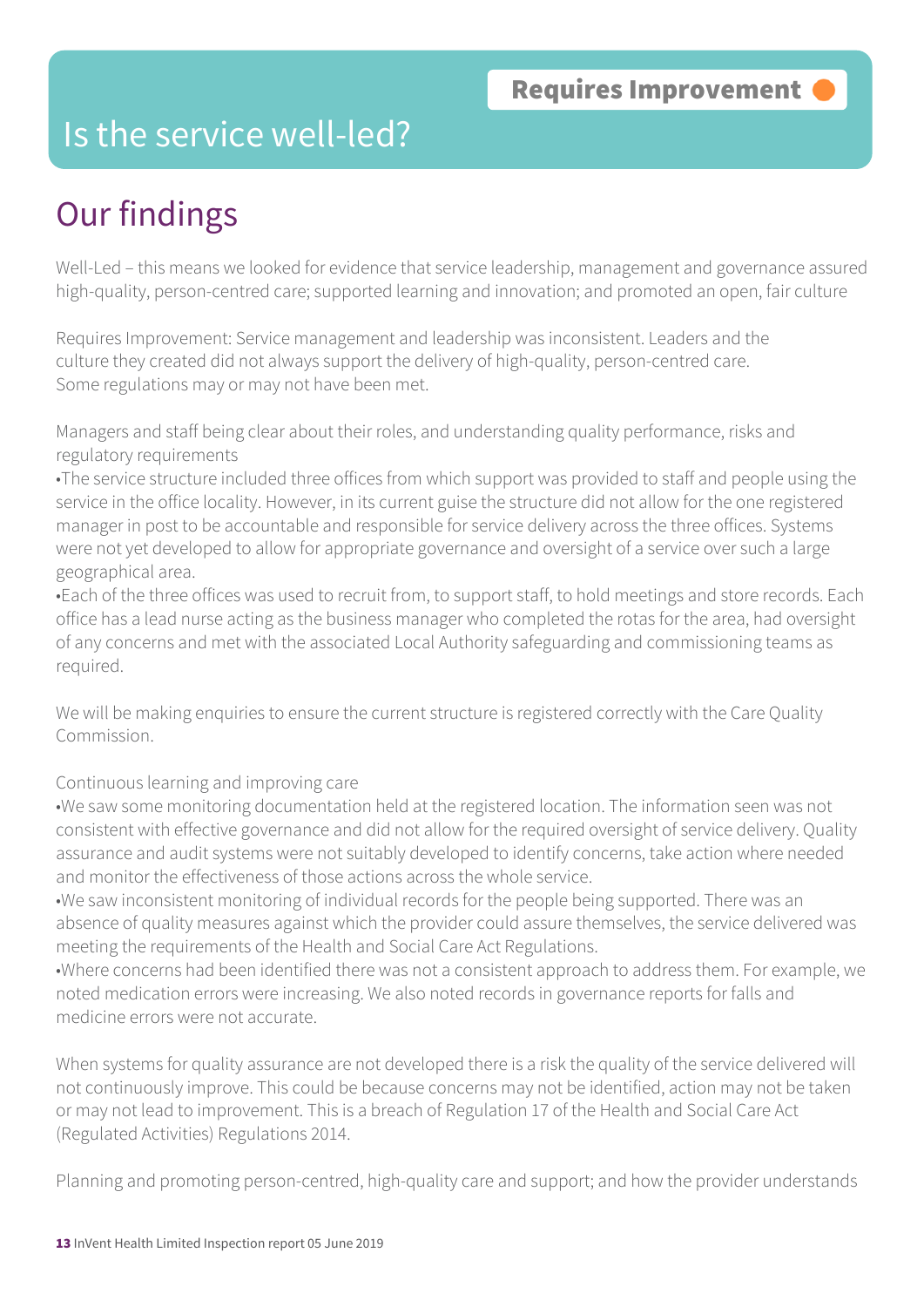and acts on duty of candour responsibility

•We had email communication with staff and spoke with others in the office and in people's homes when we visited. All staff told us they had an understanding of the value of their role in making someone else's life better. Staff took pride in the service they delivered and felt supported and trained to do so.

•Where staff and people using the service or their relatives raised concerns or wanted to adopt a different approach to delivery, to make things easier or better, there was not any resistance. Appropriate steps were taken to ensure risks were minimised and any changes were undertaken smoothly and with appropriate support from external professionals when required.

Engaging and involving people using the service, the public and staff, fully considering their equality characteristics

•People we spoke with who were directly or indirectly supported by the service told us it was the best service they had worked with. The service was supporting some very poorly people and did so with complete regard and awareness of the impact of their actions.

•We were told by one person how the support of the service had enabled them to ensure a diagnosis which if left undiagnosed would have potentially resulted in a fatality. For this the family were very grateful.

#### Working in partnership with others

•The provider worked well with all involved professionals and practitioners. They attended meetings, relevant training and presented papers and reports to support commissioning intentions to keep people safe. This included people directly supported by the service but also the wellbeing of family members.